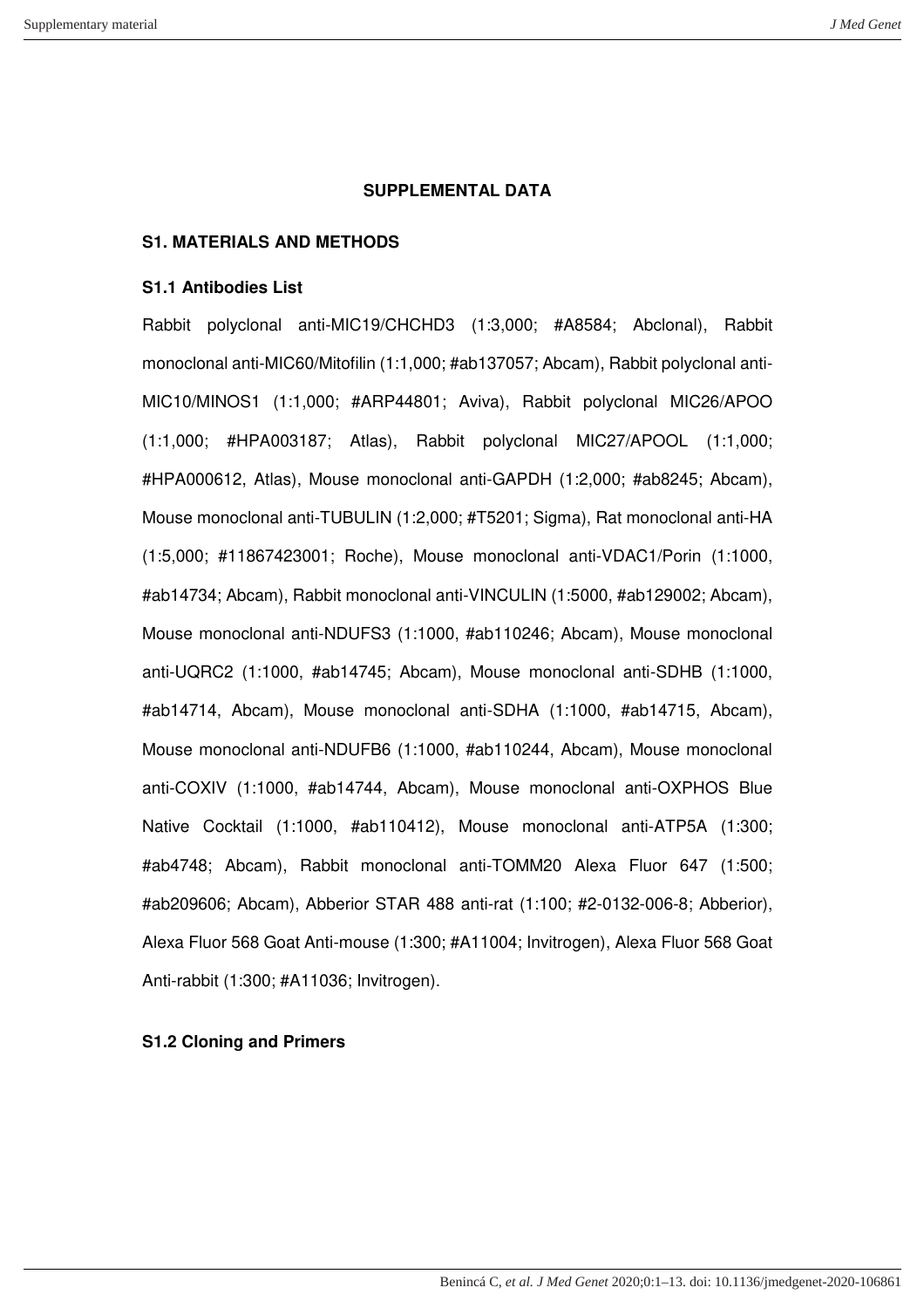To clone WT and I117T APOO-HA into pWPXLd-Ires-Puro <sup>R</sup>, derived from pWPXLd, a gift from Didier Trono (Addgene plasmid #12258). Forward and reverse primers were designed (SnapGene 4.3.3) with homology adapted ends to enable the use of Gibson Assembly Cloning Kit (New England Biolabs), of the PCR products into the Pmel site in the vector. CG5903 (dApoO) cDNA was cloned in pAc5-STABLE2neo vector to generate a C-terminal HA tag as follows; pAc5-STABLE2-neo was digested EcoRI and HindIII and the vector backbone gel extracted. dApoO cDNA was used as template for Pfu PCR amplification. PCR product was column purified and cloned into pAc5-STABLE2-neo (EcoRI/HindIII) by In-Fusion cloning (Takara Clontech).

Yeast  $MIC26<sup>WT</sup>$  was cloned in pFL38 and  $mic26<sup>1127T</sup>$  mutant allele was constructed through overlap mutagenic PCR.

APOO sequencing Fw: 5'-GTCAGTAGGTTGTTGGACCAAAGG-3' and Rv: 5'- GTCATCACTGACTGAAGGCATGAC-3'.

APOO in pWXLd-Ires Fw: 5'- CTAGCCTCGAGGTTTCGTTTAAACATGTTCAAGGTAATTCAGAGG-3' and Rv: 5'- CGGATCCCGTAGTTTTCAAGCGTAATCTGGAACATCGTATGG-3'

CG5903 (dApoo) cDNA in pAc5-STABLE2-neo Fw: 5'- TCCAGTGTGGTGGAATTCCAAAATGCTGCGCAAAACGGCA-3' and Rv: 5'- TCTGCCCTCAAGCTTTTAAGCGTAATCTGGAACATCGTATGGGTACTTCTTTTTG GGGAAGATTAG-3'

Rp49 Fw: 5'-ATCGGTTACGGATCGAACAA-3' and Rv: 5'- GACAATCTCCTTGCGCTTCT-3'.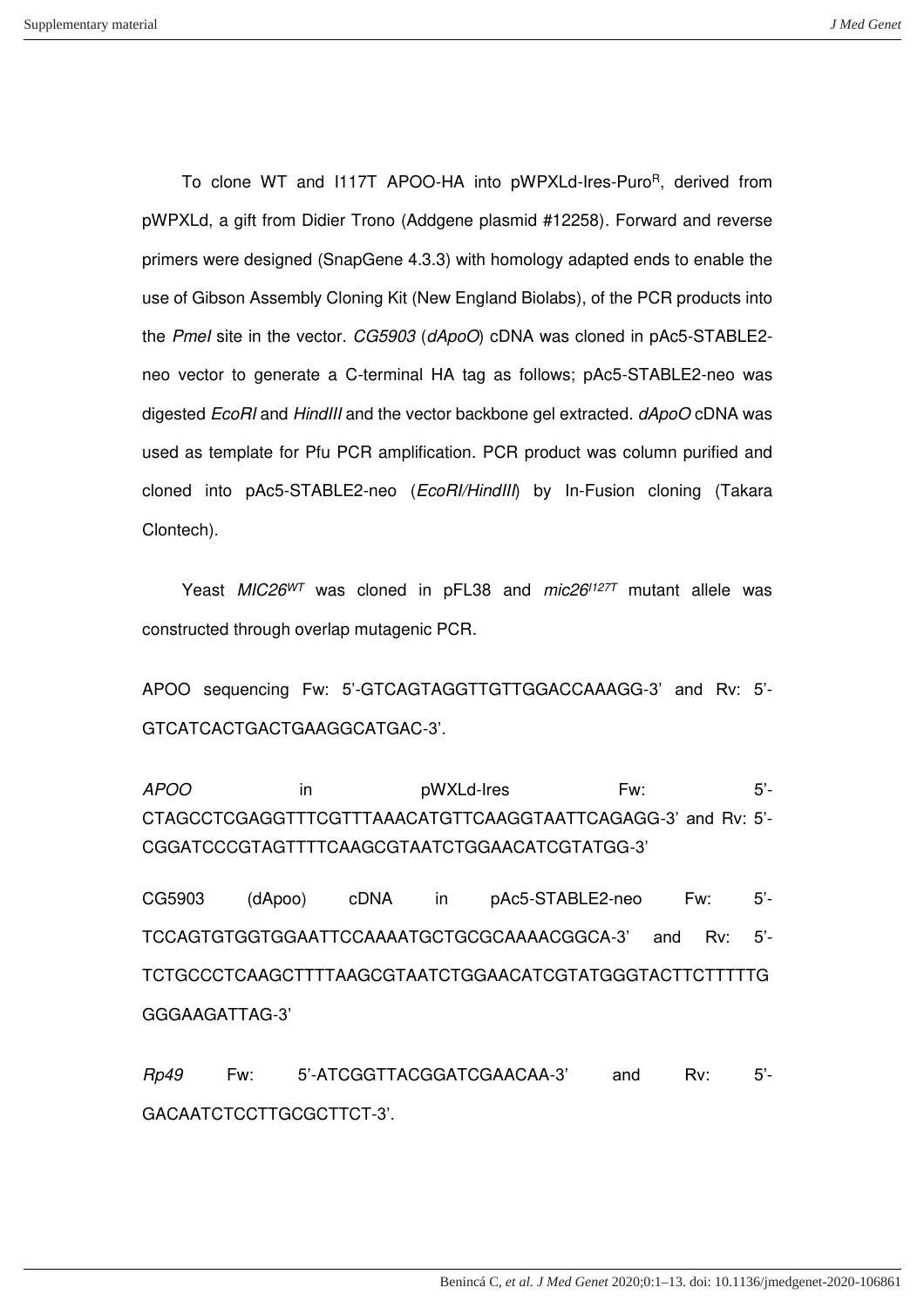dAPOO Fw: 5'-GACAGAACCCAAGCCAGAAC-3' and dAPOO-Rv 5'- GCCTTATATCCAGACTGCACCTC-3'.

Yeast Mic26 Fw: 5'-CGGGCCTGCAGCATGTAAGGGAATTTGTACTTGG-3' and Mic26 Rv: 5'-CGGGCGAGCTCCTTTTATGCAAGCTATGATTGG-3'

Yeast mutagenesis Mic26<sup>1127T</sup> Fw: 5<sup>'</sup>-CCTAATACCGGGGTTGTTGTCgAcTTTGGTTGCTTCCATGACAGG-3' and  $Mic26^{1127T}$  5'-CCTGTCATGGAAGCAACCAAAgTcGACAACAACCCCGGTATTAGG-3'

## **S1.3 Image acquisition**

Image acquisition was performed using either a Zeiss LSM880 confocal system equipped with a Zeiss Plan-Apochromat 100x/1.4 N.A. objective or a N-SIM Microscope system (Nikon) equipped with a SR Apo TIRF 100 x 1.49 N.A. objective and a DU897 Ixon camera (Andor Technologies). 3D-SIM image stacks were acquired with a Z-distance of 0.1 μm and all the raw images were computationally reconstructed using the reconstruction slice system from NIS-Elements software (Nikon) keeping the same parameters.

# **S1.4 RNA Isolation from flies, Reverse Transcription and qRT-PCR**

Total RNA was extracted from 10 adults (1:1 males-females) using TRIzol reagent (Thermo Fischer), according to the manufacturer's instructions. Total RNA was used for first strand cDNA synthesis employing Omniscript RT kit (Qiagen) according to the manufacturer's protocol. qRT-PCRs were performed in triplicate using a QuantStudio™ 3 system (Applied Biosystems) using Power SYBR™ Green chemistry (Thermo Fisher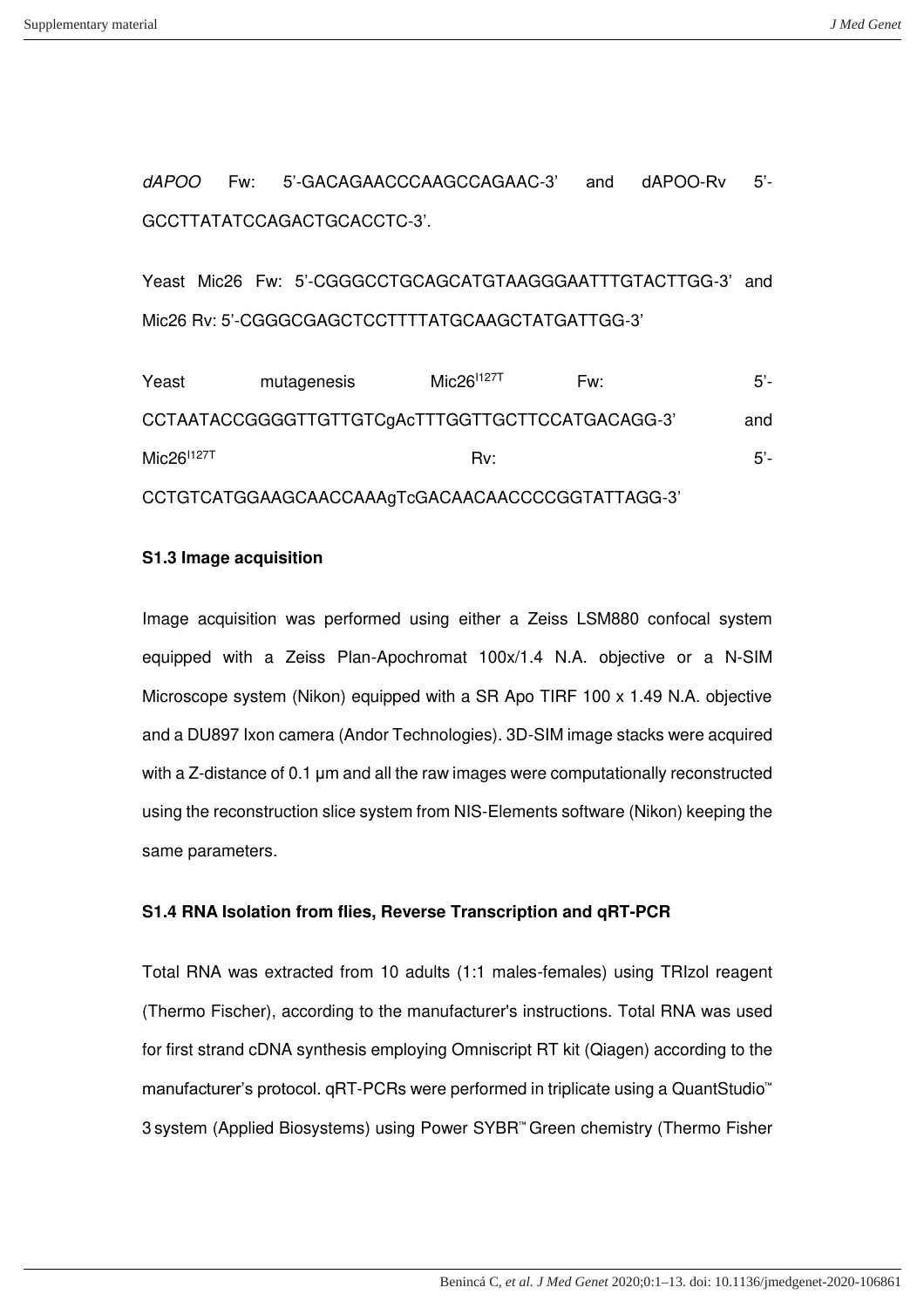Scientific). The 2<sup>-∆∆Ct</sup> (RQ, relative quantification) method was used to calculate the relative expression ratio and Rp49 was used as endogenous control.



**Figure S1: Brain MRI of proband mother showing hyperintense signal in the white matter, female presentation of phenotype is variable depending on skewed X-chromosome.** (A) Brain MRI of proband mother showing hyperintense signal in white matter. (B) Sequence chromatograms showing family members of proband with the mutation c.350T>C in males (II:2, II:5, II:8, II:12 and IV:8) and in the females skewed X-chromosome (II:6 and II:10). (C) SDS-PAGE for MIC26 and GAPDH in HeLa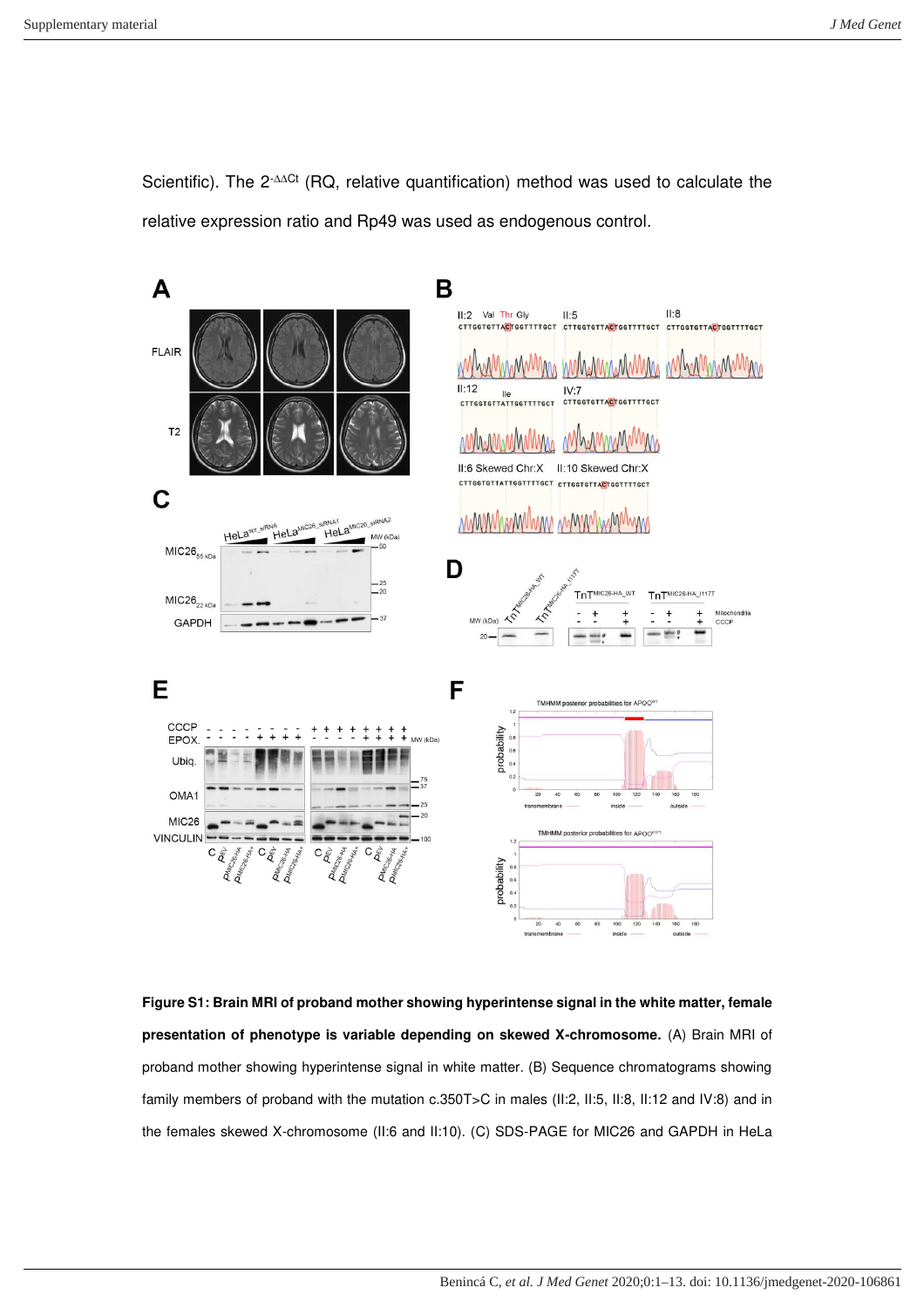cells after 72 h downregulation of MIC26 by siRNA (HeLaMIC26\_siRNA1 and HeLaMIC26\_siRNA2). Scramble siRNA was used as control (HeLascr\_siRNA). Representative image of three biological replicates. (D) TnT and in vitro organelle import of MIC26-HA WT and mutant showing the non-imported precursor (#) and two imported processed forms (\* and \*\*). Representative image of two biological replicates. (E) SDS-PAGE for UBIQUITIN, OMA1, MIC26 and VINCULIN in fibroblasts treated with 20 µM CCCP, 100 nM Epoxomicin, 100 nM Epoximicin or 20 uM CCCP + 100 nM Epoximicin for 4 h prior lysis (DMSO was used as control) Representative image of two biological replicates. (F) Prediction with TMHMM 2.0 using default parameters for MIC26<sup>WT</sup> and MIC26<sup>1117T</sup>.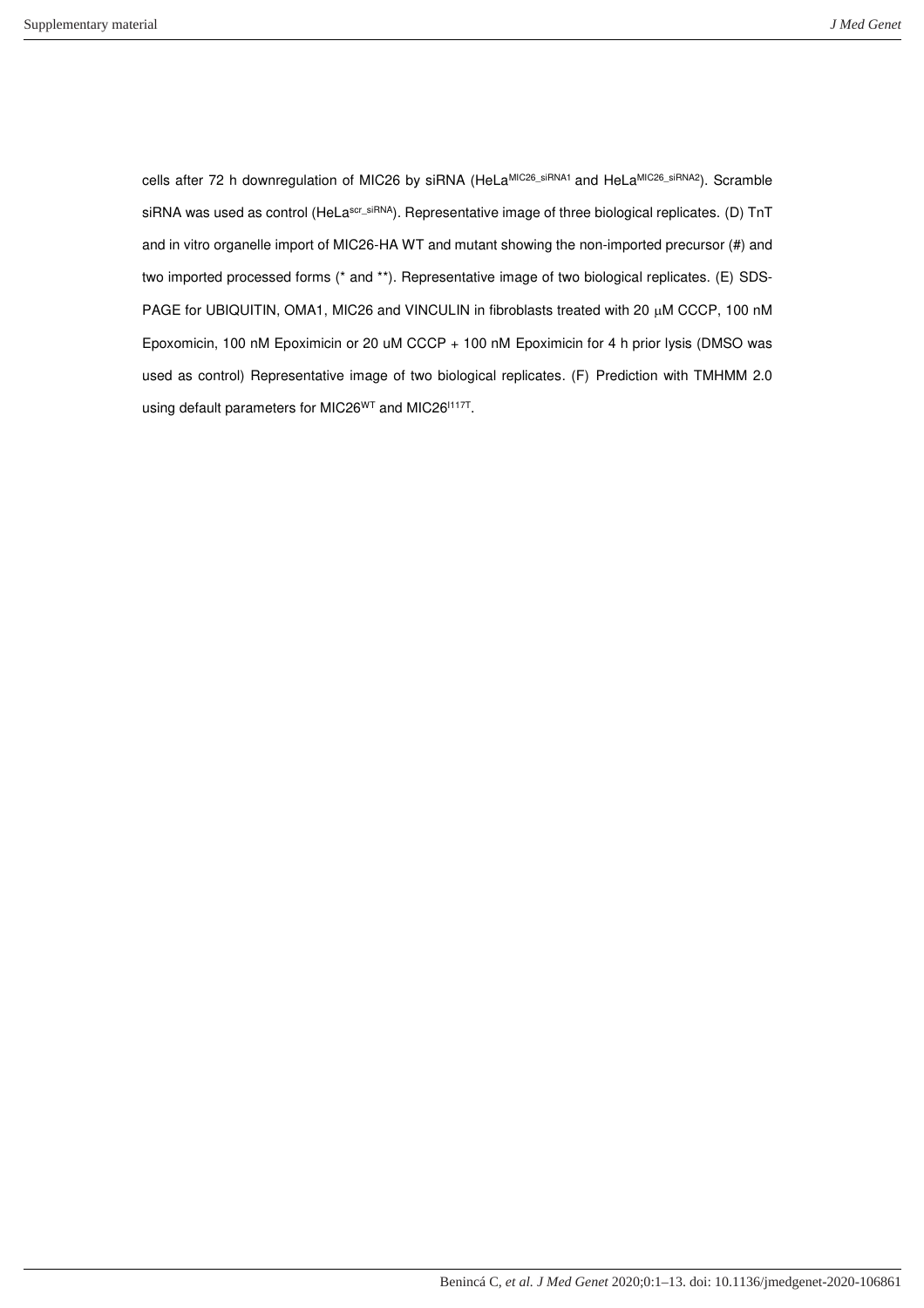

**Figure S2: MIC26 in proband (P) fibroblasts and HeLa cells knocked down for MIC26 present no differences in the steady-state levels of MICOS subunits.** (A) N-SIM super-resolution micrographs showing HeLa cells expressing MIC26-HA (WT or I117T), labelled with anti-MIC60 and anti-HA antibodies. Maximum intensity projection is shown. Scale bars: 5 μm, inset 1 μm. Representative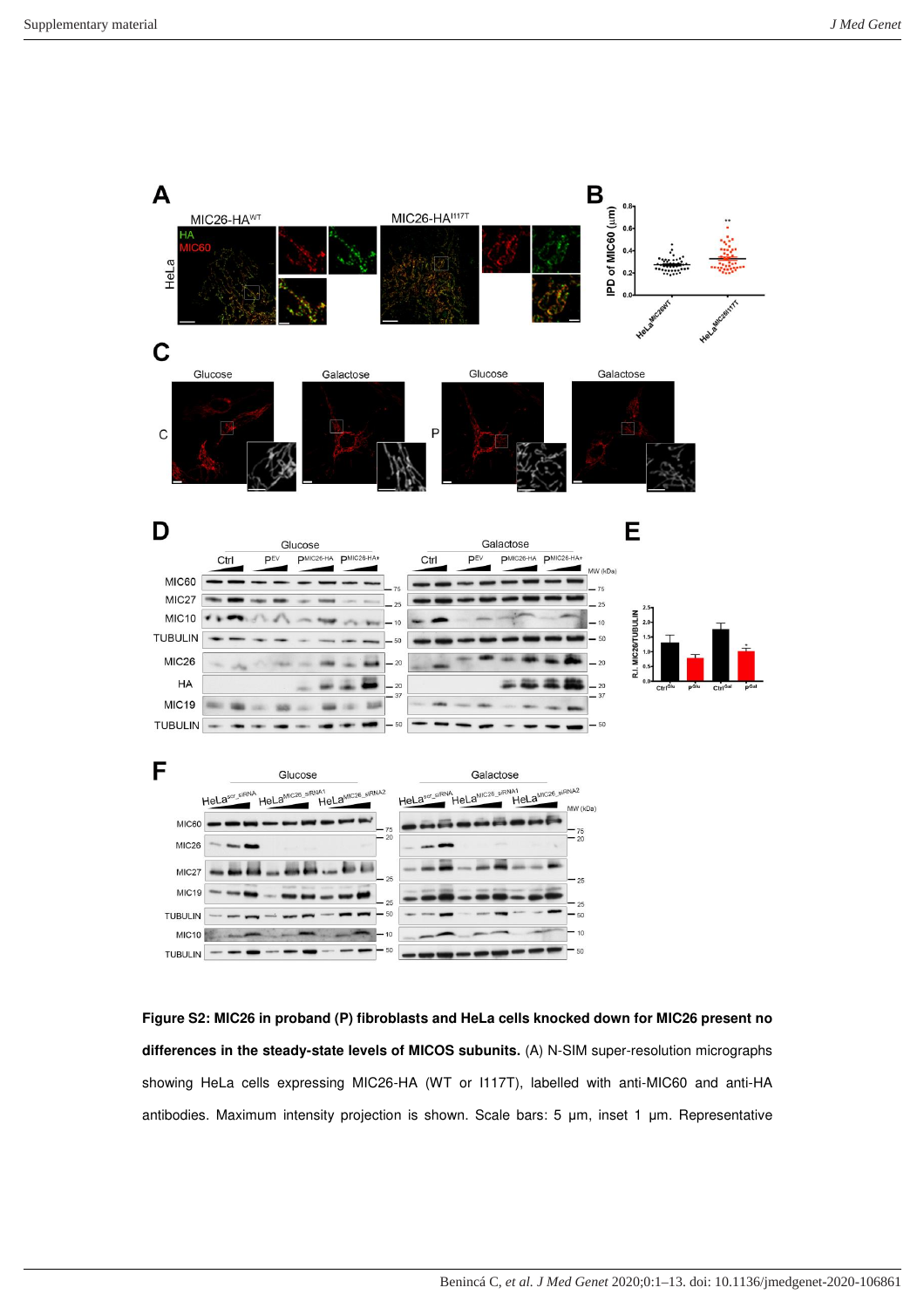images of three biological replicates. (B) Chart shows mean  $\pm$  S.E.M (n=50 from 5 cells each) of Interpunctae distance (IPD) of MIC60 in the IBM when MIC26<sup>WT</sup> or MIC26<sup>1117T</sup> is overexpressed (Unpaired t-test p=0.0201\*\*). (C) Confocal micrographs showing mitochondrial morphology (TOMM20 in red) of control (C) and proband (P) fibroblasts growing in glucose or galactose. Scale bars: 5 μm, inset 1 μm. Representative images of three biological replicates. (D) SDS-PAGE for MIC60, MIC27, MIC26, MIC19, MIC10 and TUBULIN in Ctrl, P fibroblast expressing empty vector (PEV) or MIC26-HA (PMIC26-HA and PMIC26-HA+) grown in glucose vs. galactose. Representative image of five biological replicates. (E) Relative densitometric quantification of the bands normalized to the intensity of the loading control marker. Chart shows mean ± S.E.M. of five biological replicates (one-way ANOVA \*p=0.0447). (F) SDS-PAGE for MIC60, MIC27, MIC26, MIC19, MIC10 and TUBULIN in HeLa cells grown in glucose vs. galactose (7 days) after 72 h downregulation of MIC26 by siRNA (HeLaMIC26\_siRNA1 and HeLaMIC26\_siRNA2). Scramble siRNA was used as control (HeLa<sup>scr\_siRNA</sup>). Representative image of three biological replicates.

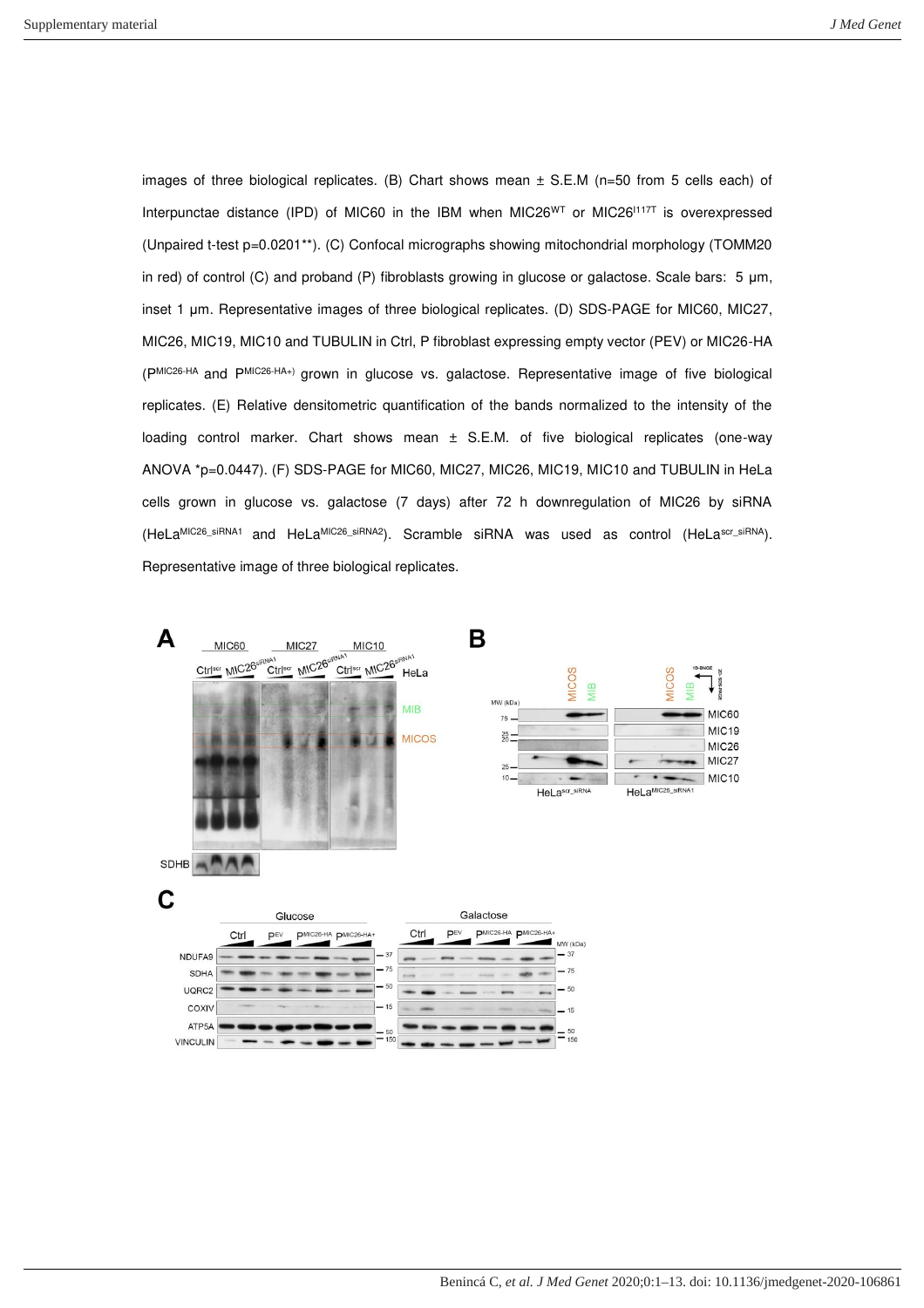**Figure S3: Distribution of MIB and MICOS components is altered in HeLa cells knocked down for MIC26**. (A) BN-PAGE showing the distribution of MIB and MICOS complex immunoblotted for MIC60, MIC27 and MIC10 antibodies in HeLa cells treated with control (Ctrl<sup>scr\_siRNA</sup>) and MIC26 (MIC26siRNA1) siRNA for 72 h. Representative image of three biological replicates. (B) Second dimension PAGE from BN immunoblotted for MIC60, MIC26, MIC27and MIC10 antibodies. Representative image of three biological replicates. (C) SDS-PAGE for OXPHOS subunits NDUFA9 (CI), SDHA (CII), UQRC2 (CIII), COXIV (CIV) and ATP5A (CV) and VINCULIN in control (Ctrl) and proband (P) fibroblasts grown in glucose and galactose. Representative image of two biological replicates.



**Figure S4: The knockout of the APOO ortholog CG5903 (dApoO) in Drosophila melanogaster shows partial lethality.** (A) Spot assay on SC medium supplemented with 2% glucose (2 days), 2% sodium lactate (2 days) or 5% ethanol (5 days). (B) The proteins were selected from sequences